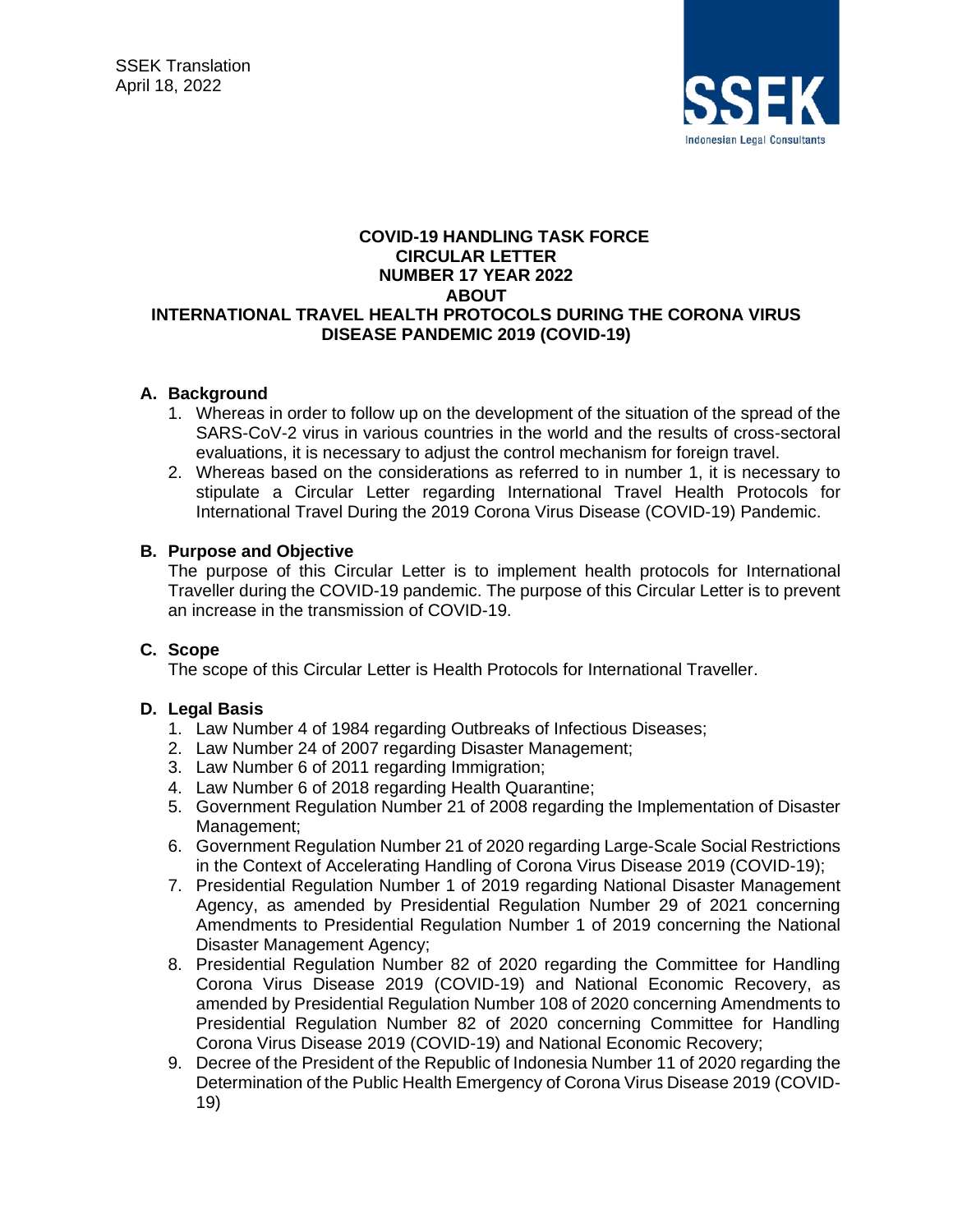

- 10. Decree of the President of the Republic of Indonesia Number 12 of 2020 regarding the Determination of Non-Natural Disasters Spreading Corona Virus Disease 2019 (COVID-19) as National Disasters;
- 11. Decree of the President of the Republic of Indonesia Number 24 of 2021 regarding Determination of the Factual Status of the Corona Virus Disease 2019 (COVID-19) Pandemic in Indonesia;
- 12. Resolutions of the Limited Cabinet Meeting on April 4, 2022.

### **E. Definition**

- 1. International Traveller (*Pelaku Perjalanan Luar Negeri),* hereinafter referred to as PPLN is a person of either Indonesian citizenship (WNI) or foreign citizenship (WNA) who has travelled from abroad in the last 14 days.
- 2. Reverse-Transcriptase Polymerase Chain Reaction, hereinafter referred to as RT-PCR, is a type of diagnostic test that detects viral genetic material originating from certain samples, such as the nasopharyngeal/oropharyngeal swab test, using reversetranscriptase enzymes and polymerase chain reactions.
- 3. Quarantine is an effort to temporarily separate healthy people or people who have been exposed to COVID-19 (either from a history of contact or a history of traveling to areas where community transmission has occurred) even though they have not shown any symptoms or are currently in the incubation period, which aims to ensure that there are no symptoms and prevent possible spread.
- 4. Self-monitoring of Health is an effort to monitor physical health conditions of each PPLN which aims to ensure that there are no symptoms and prevent possible spread of disease.
- 5. Isolation is an effort to temporarily separate someone who is sick and requires COVID-19 treatment or someone who is confirmed to have COVID-19 based on diagnostic results, from healthy people with the aim of reducing the risk of transmission.
- 6. Health insurance is proof of ownership of the guarantee to the insured to compensate any costs for treating COVID-19 which includes costs for treatment, surgery, and medicines.
- 7. Vaccine certificate is a physical document or digital proof that a series of vaccinations has been received.
- 8. Community transmission is a condition of high transmission that is detected between residents in one area whose source of transmission can come from within and/or outside the area.
- 9. Centralized quarantine is quarantine activity for PPLN who is concentrated in one quarantine accommodation place, either in quarantine locations owned by the government or hotels.
- 10. PPLN who is under 18 years of age and need special protection are children who are in an emergency situation; children in conflict with the law; children from minority and isolated groups; economically and/or sexually exploited children; children who are victims of abuse of narcotics, alcohol, psychotropic substances, and other addictive substances; children who are victims of pornography; children with HIV/AIDS; child victims of abduction, sale, and/or trafficking; child victims of physical and/or psychological violence; child victims of sexual crimes; child victims of terrorist networks; children with disabilities; child victims of abuse and neglect; children with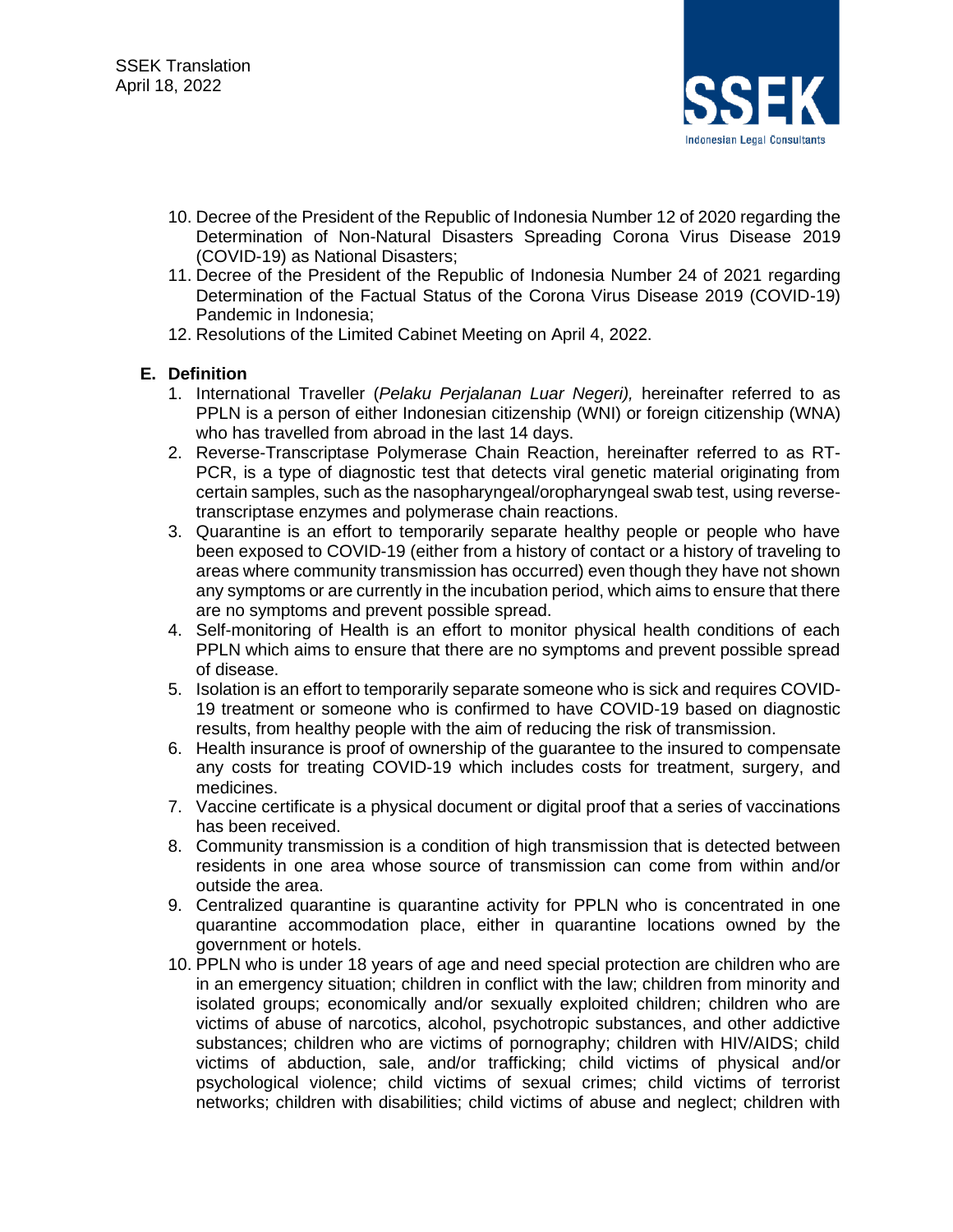

deviant social behaviour; and children who are victims of stigmatization from labelling related to their parents' condition.

- 11. Dispensation is a decision from relevant government authorities as a form of approval over citizens' application, which is an exception towards a ban or order in accordance to laws and regulations.
- 12. S-Gene Target Failure, hereinafter referred to as SGTF is a type of test using molecular detection method or Nucleic Acid Amplification Test (NAAT) which is able to see failure of S gene detection when other genes are detected as screening markers of high spike (S) mutation such as SARS-Cov-2 variant B.1.1.529.
- 13. Confirmed COVID-19 positive case without symptoms is someone who is confirmed to be COVID-19 positive and there are no clinical symptoms found.
- 14. Confirmed COVID-19 positive case with mild symptoms is someone who is confirmed to be COVID-19 positive with symptoms such as fever, coughing, fatigue, anorexia, shortness of breath, myalgia (muscle aches), and other unspecified symptoms, without signs of viral pneumonia nor hypoxia.
- 15. Confirmed COVID-19 positive case with medium symptoms is someone confirmed to be COVID-19 positive with clinical signs of pneumonia such as fever, coughing, difficulty of breathing, and faster breathing without signs of severe pneumonia such as oxygen saturation under 93% in room air.
- 16. Confirmed COVID-19 positive case with severe symptoms is someone confirmed to be COVID-19 positive with clinical signs of pneumonia such as fever, coughing, difficulty of breathing, and faster breathing, with any of the following symptoms: breathing frequency of more than 30 times a minute, severe distress of breathing, or oxygen saturation of under 93%.
- 17. Medical Evacuation is a mobilisation with medical emergency standard to someone confirmed as COVID-19 positive in accordance to RT-PCR testing from an area to a referred hospital or a treatment/isolation point.

# **F. Protocol**

- 1. PPLN enters Indonesia through the following international travel entry points:
	- a. Airports:
		- i. Soekarno Hatta, Banten;
		- ii. Juanda, Jawa Timur;
		- iii. Ngurah Rai, Bali;
		- iv. Hang Nadim, Kepulauan Riau;
		- v. Raja Haji Fisabilillah, Kepulauan Riau;
		- vi. Sam Ratulangi, Sulawesi Utara;
		- vii. Zainuddin Abdul Madjid, Nusa Tenggara Barat;
		- viii. Kualanamu, Sumatera Utara;
		- ix. Sultan Hasanuddin, Sulawesi Selatan; dan
		- x. Yogyakarta, Daerah Istimewa Yogyakarta.
	- b. Sea Ports:
		- i. Tanjung Benoa, Bali;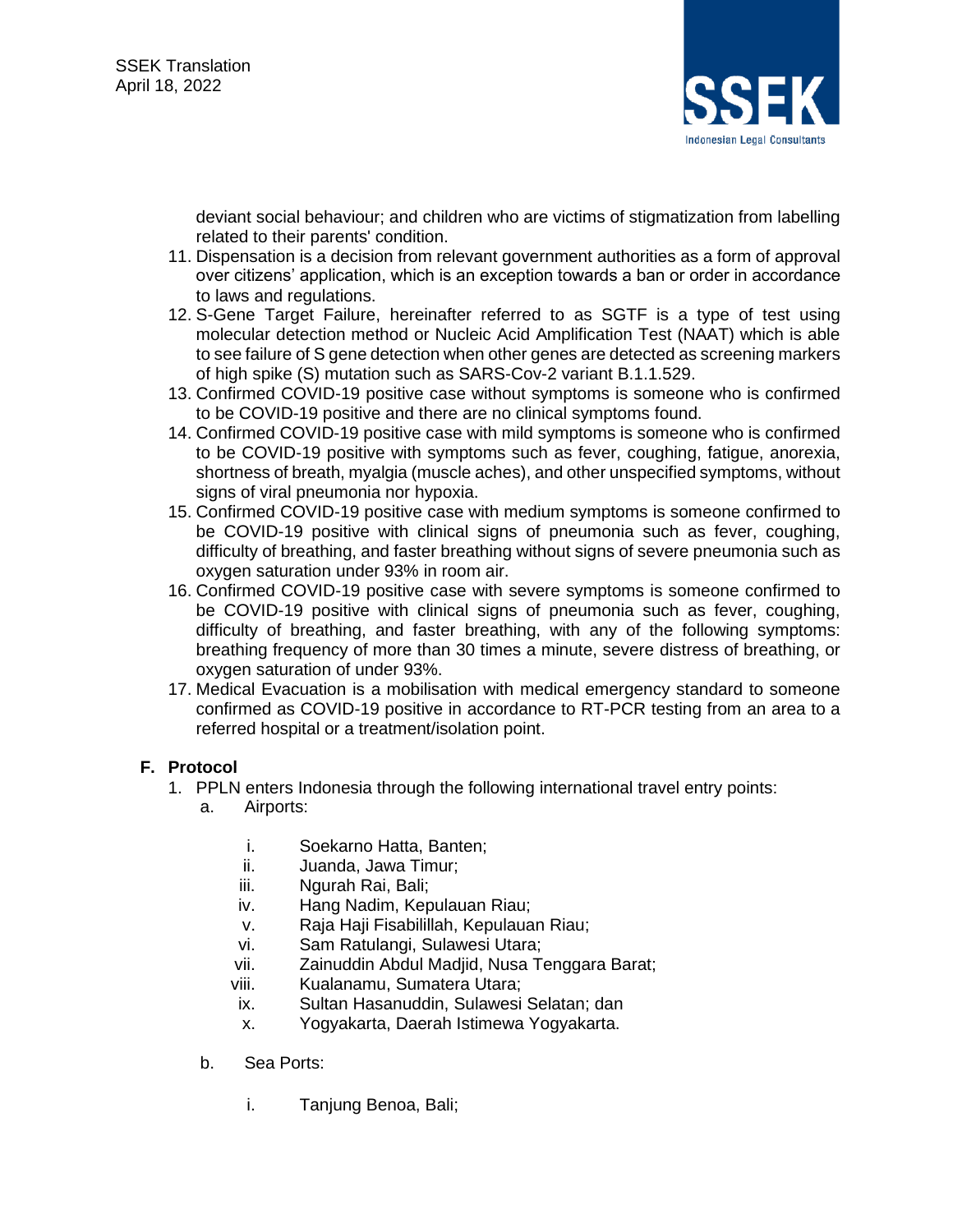

- ii. Batam, Kepulauan Riau;
- iii. Tanjung Pinang, Kepulauan Riau;
- iv. Bintan, Kepulauan Riau;
- v. Nunukan, Kalimantan Utara;
- vi. Tanjung Balai Karimun, Kepulauan Riau; dan
- vii. Dumai, Riau.
- c. Cross-border Posts:
	- i. Aruk, Kalimantan Barat;
	- ii. Entikong, Kalimantan Barat; dan
	- iii. Motaain, Nusa Tenggara Timur.
- 2. PPLN is allowed to enter Indonesia while still following strict health protocols set by the Government.
- 3. WNA PPLN is allowed to enter Indonesia with the following restrictions:
	- a. In accordance with the regulations regarding immigration affairs set by ministry of law and human rights;
	- b. In accordance with bilateral agreement schemes, such as the Travel Corridor Arrangement (TCA); and/or
	- c. Obtain special consideration/permission in writing from the relevant Ministry/Agency.
- 4. Terms/conditions of entry into Indonesian territory through entry points are as follows:
	- a. Comply with the provisions of health protocols set by the Government;
	- b. PPLN is required to use the PeduliLindungi application and download the application before departure;
	- c. Show a card/certificate (either in physical or digital form) as evidence of administration of his/her second dose of COVID-19 vaccine at least 14 (fourteen) days before departure as a requirement to enter Indonesia with the following conditions:
		- i. PPLN WNI who is unvaccinated will be vaccinated in the foreign travel entry point after RT-PCR testing during departure shows a negative result or in the quarantine point after a second RT-PCR test shows a negative status;
		- ii. PPLN WNA who is unvaccinated will be vaccinated in the foreign travel entry point after RT-PCR testing during departure shows a negative result or in the quarantine point after a second RT-PCR test shows a negative status, with the following conditions:
			- 1) Is aged 6 17 years;
			- 2) holds a diplomatic residence permit and service stay permits; and/or
			- 3) holds a limited stay permit card (*Kartu Izin Tinggal Terbatas* or KITAS) and a permanent residence permit card (*Kartu Izin Tinggal Tetap* or KITAP).
		- iii. PPLN WNA who is already in Indonesia and will travel, both domestically and internationally, is required to vaccinate through government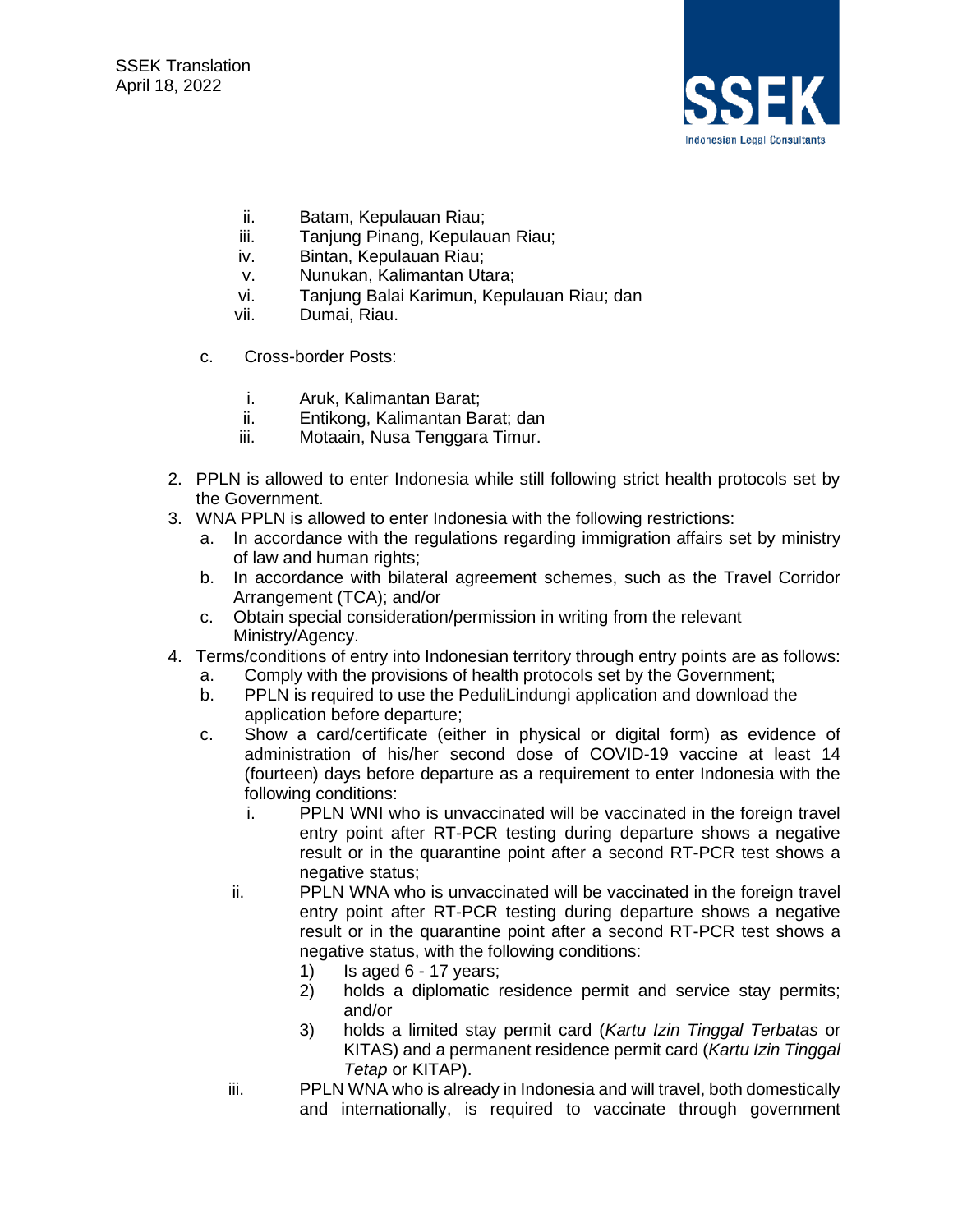

program or *gotong royong* scheme in accordance with statutory regulations;

- iv. The card/certificate (physical or digital) on the administration of the second COVID-19 vaccine dose shall be written in English, in addition to the language of the country of origin.
- d. The obligation to show a COVID-19 vaccination card/certificate (physical or digital) as described in letter c is excepted for:
	- i. PPLN WNA status holding diplomatic visas and service visas related to official/state visits of foreign officials at ministerial and above level and WNA entering Indonesia under the Travel Corridor Arrangement scheme, according to the principle of reciprocity while still implementing strict health protocols;
	- ii. PPLN WNA who is unvaccinated and intend to travel domestically with the aim of taking international flights out of the territory of the Republic of Indonesia, will not need to show their COVID-19 vaccination card/certificate as long as they do not leave the airport area during transit for international flights, with the following conditions:
		- 1) Has been permitted by the Local Port Health Office to carry out domestic trips with the aim of being able to continue their flights out of Indonesia; and
		- 2) Shows the schedule of flight tickets outside Indonesia for direct transit from the departure city to the international airport in the territory of the Republic of Indonesia with the final destination to the destination country.
	- iii. PPLN under 18 years of age; and
	- iv. PPLN with special health conditions or comorbid diseases that prevent them from receiving vaccines, with the condition that they must attach a doctor's certificate from a Government Hospital of the country of departure stating that the person concerned has not and/or is unable to take the COVID-19 vaccination.
- e. Show negative results of RT-PCR testing in the country/region of origin whose samples are taken within a maximum period of 2 x 24 hours before the departure time and attached at the time of the health examination;
- f. In the event that PPLN carries out self-funded centralized quarantine, they are required to show receipt of payment confirmation for the booking of quarantine accommodations from the accommodation provider while staying in Indonesia;
- g. PPLN who was confirmed of COVID-19 in 30 days at maximum before departure and has been declared inactive from transmitting COVID-19, is excepted from the obligation to show a card/certificate of COVID-19 vaccination and negative results of RT-PCR testing before departure, provided that they are obliged to carry out re-testing of RT-PCR at arrival and submit a medical certificate or COVID-19 recovery certificate from a Government Hospital of country of origin or ministry who conducts state affairs in the health sector, which states that such person is now inactive from transmitting COVID-19;
- h. For PPLN WNA, submit evidence of registration of health insurance which includes funding of COVID-19 treatment and Medical Evacuation to a referred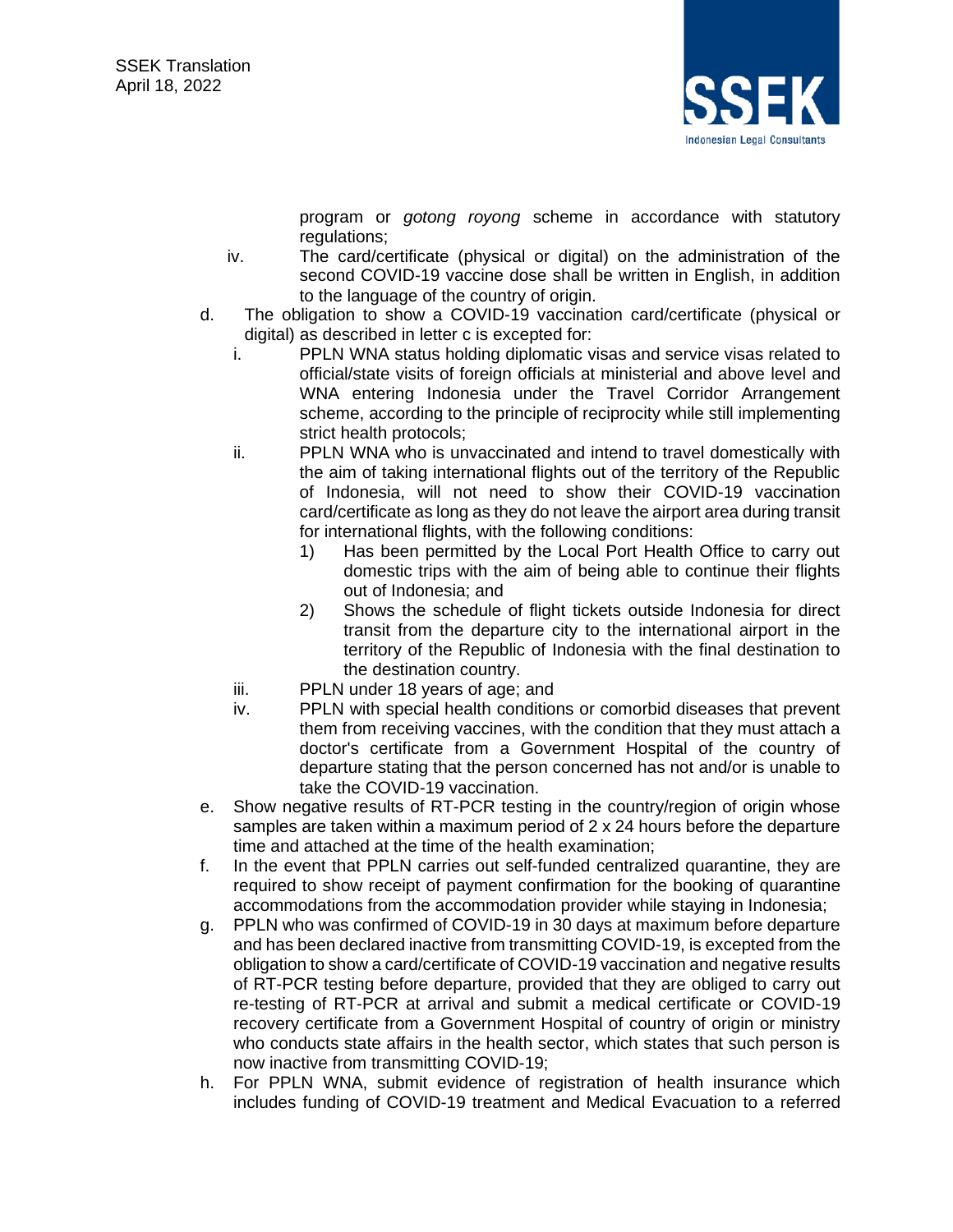

hospital with the minimum compensation equal to those set by undertaker, manager, or local government;

- i. Upon arrival, PPLN is required to undergo monitoring of symptoms related to COVID-19 including body temperature checking, followed by:
	- i. In the event that PPLN is detected to have symptoms of COVID-19 and/or has a body temperature of 37.5 degrees or above, is obliged to conduct RT-PCR testing, funded by the government for WNI and self-funded for WNA; or
	- ii. In the event that PPLN has no detected symptoms of COVID-19 and has a body temperature of under 37.5 degrees, he/she is allowed to continue his/her travel, provided that:
		- 1) For PPLN who is not able to receive vaccination or had received the first dose of vaccination at least 14 days before departure, is quarantined for 5 x 24 hours;
		- 2) For PPLN who had received second or third dose of vaccination at least 14 days before departure, is allowed to continue their travels;
		- 3) For PPLN under 18 years old and/or needs special protection, then quarantine rules of their parent(s) and travel guardian will also be applied to them;
		- 4) For PPLN with special medical condition or comorbid which cause them to be unvaccinated or unable to receive COVID-19 vaccinations, he/she is allowed to continue travelling, but only if he/she has provided a medical certificate Government Hospital of country of origin which states that the PPLN has not and/or is not able to receive COVID-19 vaccination.
- j. After sampling of RT-PCR after arrival as described in letter i.i., PPLN may continue travelling with the following conditions:
	- i. Immigration and customs documents checking;
	- ii. Luggage collection and disinfection;
	- iii. Picked-up and directly delivered to hotel, accommodation, or living place;
	- iv. Wait for RT-PCR testing results in the hotel room, inn accommodations, or living place; and
	- v. Is not allowed to leave the hotel room, room in the living accommodations or living place, and is not allowed to interact with others before RT-PCR testing shows a negative result.
- k. In the event that the of the RT-PCR re-examination upon arrival as referred to in letter i.i show negative results, the following conditions will apply:
	- i. For PPLN who is not able to receive vaccination or had received the first dose of vaccination at least 14 days before departure, is quarantined for 5 x 24 hours;
	- ii. For PPLN who had received second or third dose of vaccination at least 14 days before departure, is allowed to continue their travels;
	- iii. For PPLN under 18 years old and/or needs special protection, then quarantine rules of their parent(s) and travel guardian will also be applied to them;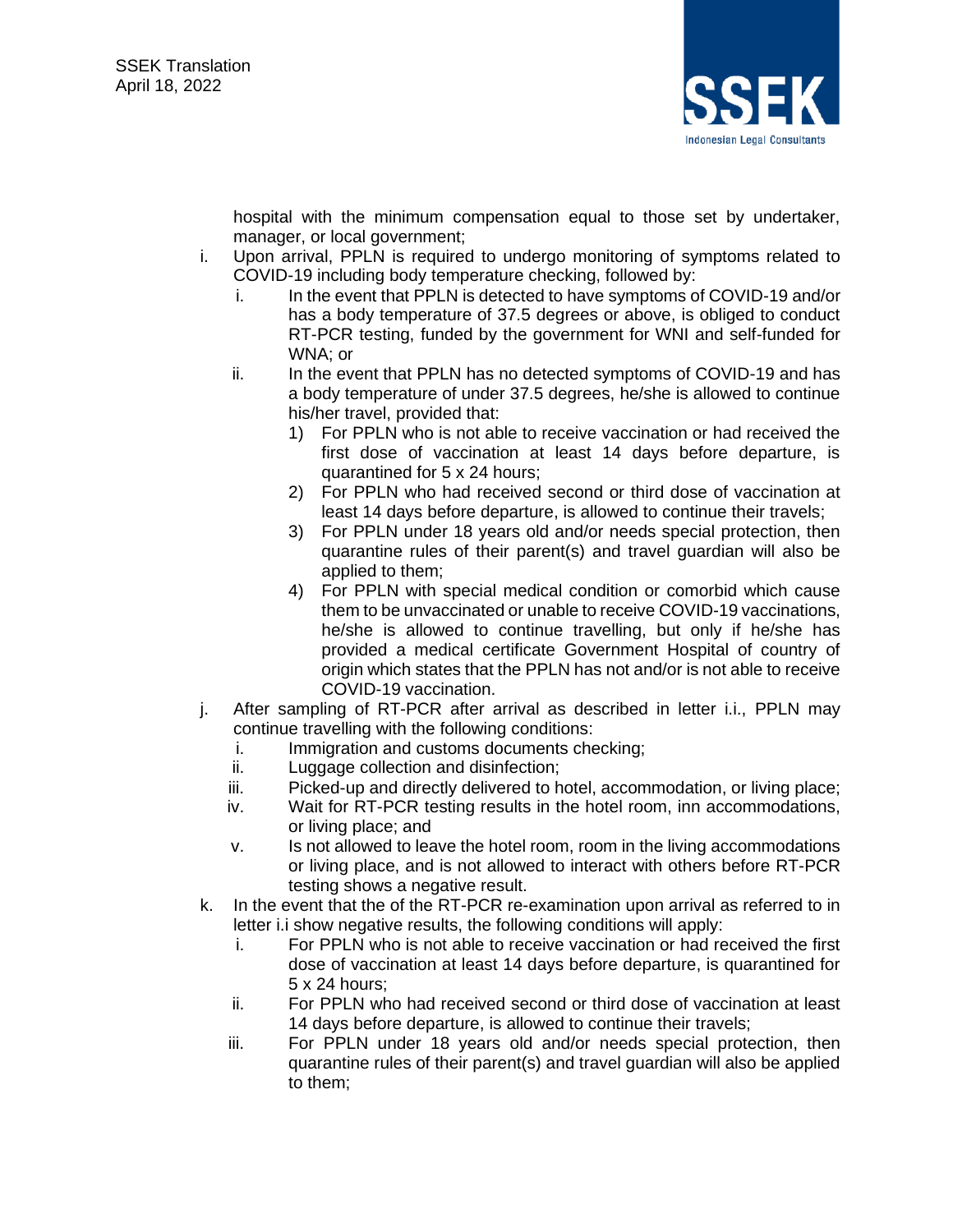

- iv. For PPLN with special medical condition or comorbid which cause them to be unvaccinated or unable to receive COVID-19 vaccinations, he/she is allowed to continue travelling, but only if he/she has provided a medical certificate Government Hospital of country of origin which states that the PPLN has not and/or is not able to receive COVID-19 vaccination.
- l. In the event that the RT-PCR re-examination upon arrival shows a negative result and the PPLN is allowed to continue travelling in accordance to letter k.ii. and k,iv., PPLN is advised to conduct self-monitoring of his/her own health towards COVID-19 symptoms for 14 days and comply to health protocols
- m. In the event that the results of the RT-PCR re-examination upon arrival as referred to in letter e show positive results, follow-up will be carried out with the following provisions:
	- i. If without symptoms or experience mild symptoms, they will be isolated or treated in isolation hotels or centralized isolation facilities set by the government or conduct self-isolation in his/her accommodation with period of isolation/treatment in compliance to recommendation of the ministry undertaking state affairs in the health sector; or
	- ii. if with moderate or severe symptoms, and/or with uncontrolled comorbidities, they will be isolated or treated at a COVID-19 referred hospital with period of isolation/treatment in compliance to recommendation of the ministry undertaking state affairs in the health sector; and
	- iii. All costs borne from COVID-19 treatment and medical evacuation for WNA will be self-funded, however the government will fund such costs for WNI.
- n. Quarantine obligation as mentioned in letter i.ii.1) and letter k.i. is conducted with the following conditions:
	- i. For WNI PPLN, namely Indonesian Migrant Workers (*Pekerja Migran Indonesia* or PMI); Students who have completed their studies abroad; Government employees returning from International official trips; or Indonesian Representatives in international competitions or festivals undergo centralized quarantine at the expense of the government in accordance with the Decree of the Head of the COVID-19 Handling Task Force concerning Quarantine Places and RT-PCR Obligations for Indonesian Citizens Traveling Internationally;
	- ii. For PPLN WNI outside the criteria as referred to in number i, shall undergo quarantine in a centralized quarantine accommodation at their own expense; and
	- iii. For PPLN WNA other than the head of the foreign representative and the family of the head of the foreign representative, shall undergo quarantine in a centralized quarantine accommodation at their own expense.
	- o. For PPLN who has not received vaccination or has received first dose of vaccination and is quarantined with the duration of 5 x 24 hours, is obliged to conduct second RT-PCR testing on the fourth day of quarantine;
	- p. In the event that the RT-PCR retest as referred to in letter o shows a negative result, PPLN WNI/WNA is allowed to continue travelling and is advised to selfquarantine for 14 days and comply to health protocols;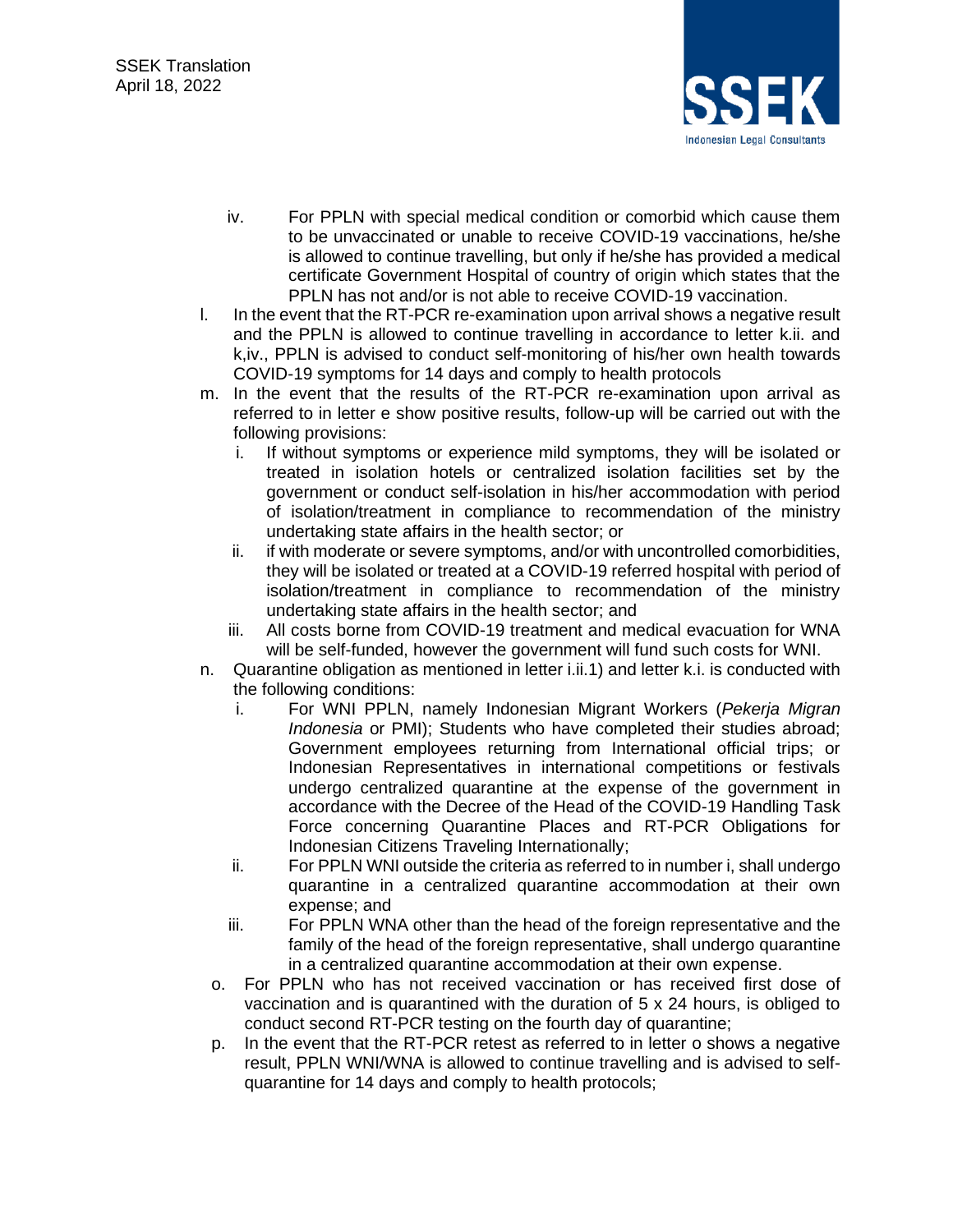

- q. In the event that the RT-PCR retest as referred to in letter o show positive result, follow-up will be carried out with the following provisions:
	- i. if without symptoms or experience mild symptoms, he/she will be isolated or treated in isolation hotels or centralized isolation facilities set by the government or conduct self-isolation in his/her accommodation with period of isolation/treatment in compliance to recommendation of the ministry undertaking state affairs in the health sector; or
	- ii. if with moderate or severe symptoms, and/or with uncontrolled comorbidities, he/she will be isolated or treated at a COVID-19 referred hospital with period of isolation/treatment in compliance to recommendation of the ministry undertaking state affairs in the health sector.
	- iii. all costs borne from COVID-19 treatment and medical evacuation for WNA will be self-funded, however the government will fund such costs for WNI.
- r. In the event that PPLN WNA is unable to pay for self-quarantine and/or treatment in a Hospital as described in letter m, letter n.iii, then Sponsor, the Ministry/Institution/State-Owned Enterprises that provides consideration for the entry permit for the WNA can be asked to undertake said responsibility;
- s. The RT-PCR test examination as referred to in letter i.i. and letter o may be requested for a written comparison by filling out the form provided by the Port Health Office (KKP) or the Ministry in charge of health affairs at the expense of the inspection being borne by the PPLN;
- t. The implementation of the RT-PCR comparison test as referred to in letter s is carried out altogether or simultaneously by KKP in 2 (two) laboratories for the purpose of SGTF comparison examination and RT-PCR comparison examination, namely at: Health Research and Development Agency (*Badan Penelitian dan Pengembangan Kesehatan* or Balitbangkes), Cipto Mangunkusumo Central General Hospital (*Rumah Sakit Umum Pusat Cipto Mangunkusumo* or RSCM), Gatot Soebroto Army Central Hospital (*Rumah Sakit Pusat Angkatan Darat Gatot Soebroto* or RSPAD), Bhayangkara Raden Said Sukanto Hospital (*Rumah Sakit Bhayangkara Raden Said Sukanto* or Polri Hospital) or other government laboratories (Environmental Health Engineering Centre, Regional Health Laboratory, or other government reference laboratories);
- u. KKP International Airports and Seaports facilitate PPLN who need emergency medical services upon arrival in Indonesia in accordance with applicable regulations:
- v. Ministries/Institutions/Regional Governments that carry out functions related to PPLN will follow up this Circular Letter by issuing legal instruments that are consistent and do not conflict with reference to this Circular Letter and the provisions of the applicable laws and regulations; and
- w. The legal instrument as referred to in letter v is an inseparable part of this Circular Letter.
- 5. Quarantine accommodation as referred to in number 4.n.ii. and the number 4.n.iii. must obtain a recommendation from the COVID-19 Task Force that has met the terms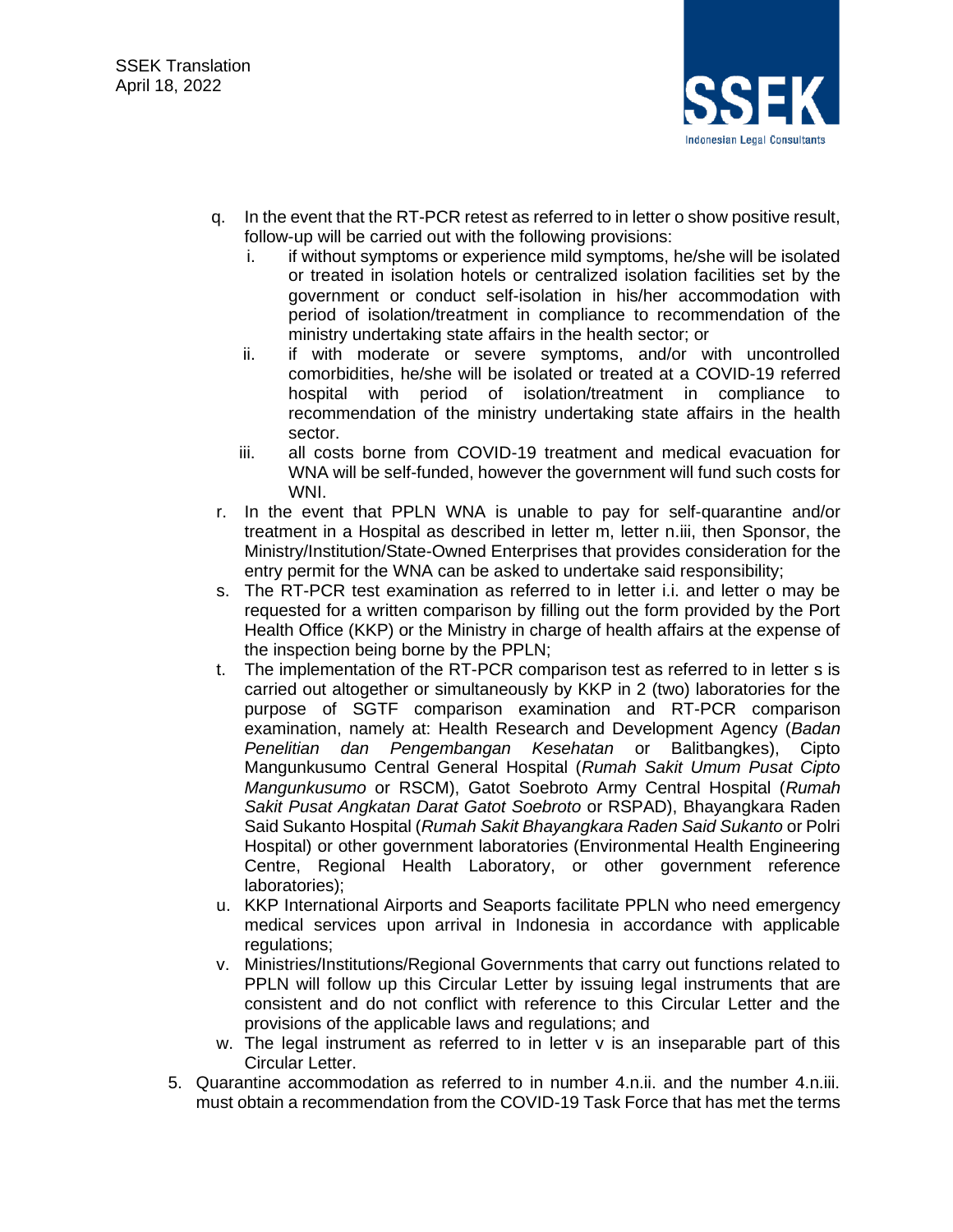

and conditions of the Indonesian Hotel and Restaurant Association for cleanliness, health, safety, and environmental sustainability - (CHSE) or the Ministry in charge of health affairs of Jakarta and its surrounding areas or the Provincial Office in charge of health affairs in the regions related to the certification of the COVID-19 health protocol.

- 6. Dispensation in the form of exception from quarantine obligations can be given to PPLN WNI who has not received the second dose of vaccine in urgent circumstances (such as: having a life-threatening health condition, a health condition that requires special attention, or grief because a main family member has died) provided that they follow the procedure for symptoms related to COVID-19 symptoms checking which includes body temperature checking as referred to in number 4.i.
- 7. Applications for dispensation in the form of exception from quarantine obligations for WNI with urgent circumstances as referred to in number 6 are submitted at least 3 (three) days prior to arrival in Indonesia to the National COVID-19 Handling Task Force and can be granted selectively, individually, and with a limited quota based on the agreement between the Task Force for Handling COVID-19, the Coordinating Ministry for Maritime Affairs and Investment, and the Ministry of Health.
- 8. The strict health protocols as described in number 4 has to comply to the following terms and conditions:
	- a. Wears a 3-layered cloth mask or medical mask which covers the nose, mouth, and chin;
	- b. Routinely change the worn mask every four hours, and dispose the mask in the provided spot;
	- c. Routinely wash hands with water and soap or hand sanitizer, especially after touching things touched by other people;
	- d. Keep a minimum 1.5 meter distance with others and avoid crowding/crowded places;
	- e. Is prohibited to talk one-way or two-way directly or through the use of telephones during trips through land, railways, sea, rivers, lakes, ferry, and air;
	- f. Is prohibited from eating and drinking in flights with the duration of under 2 hours, except for individuals required to consume medicine which in the event it is not done it may endanger safety or health of the person.
- 9. Every operator of transportation modes at the entry point of international travel is required to use the PeduliLindungi application.
- 10. Supervision of quarantine health of cargo ships and crews in accordance with more specific and technical arrangements stipulated by the Ministry of Health through monitoring by the Port Health Office of each entry point for international travel.

### **G. Monitoring, Control and Evaluation**

- 1. The Regional COVID-19 Handling Task Force, which is assisted by the public transportation organizing authority, will jointly control people's travel and safe public transportation for COVID-19 by establishing an Integrated Security Post;
- 2. The authorities, managers and operators of public transportation assign supervision during the implementation of public transportation operations;
- 3. Ministries/Agencies, TNI, POLRI and Regional Governments have the right to stop and/or prohibit people from traveling on the basis of this Circular which is consistent and does not conflict with the provision of laws and regulations;